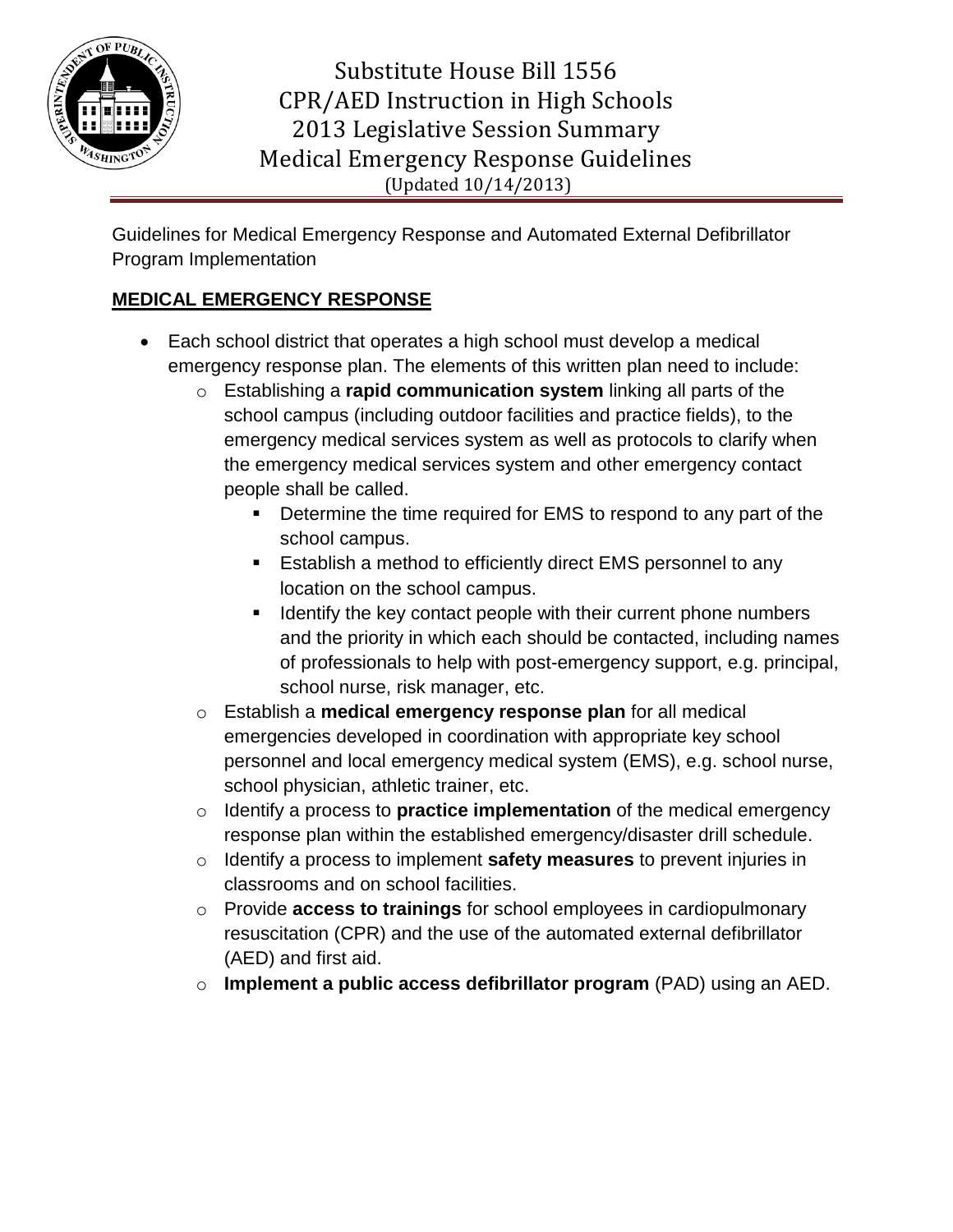

#### **PUBLIC ACCESS DEFIBRILLATOR PROGRAM**

- o Develop guidelines for implementing a public access defibrillator program (PAD) using an automated external defibrillator (AED)
	- Each school district that operates a high school must develop policies and procedures to implement a PAD/AED Program. The elements of this program need to include:
		- o Medical oversight by a physician licensed in Washington State
		- $\circ$  Identify an individual within the district responsible to coordinate the AED program.
		- o Coordinate and collaborate with the local emergency medical services (EMS) system in the planning, placement of the AED, and implementation of the PAD/AED program.
		- o Develop a plan to maintain and test the AED following the manufacturer's maintenance guidelines for this medical device.
		- o Maintain accurate documents describing maintenance and testing of the AED and equipment, rosters of trained staff, scheduled practice drills and post-event evaluations to support ongoing quality improvement of the program.

## **GRANT SEEKING INFORMATION**

Assistance with the purchase of an AED may be available through

- Local community service organizations
- Corporate Foundations
- School or community fundraising activities
- Ryan Shaefer, RN [Project Adam](https://www.chw.org/display/PPF/DocID/39728/router.asp) Coordinator for Washington State
- [Ryan.Shaefer@providence.org](mailto:Ryan.Shaefer@providence.org)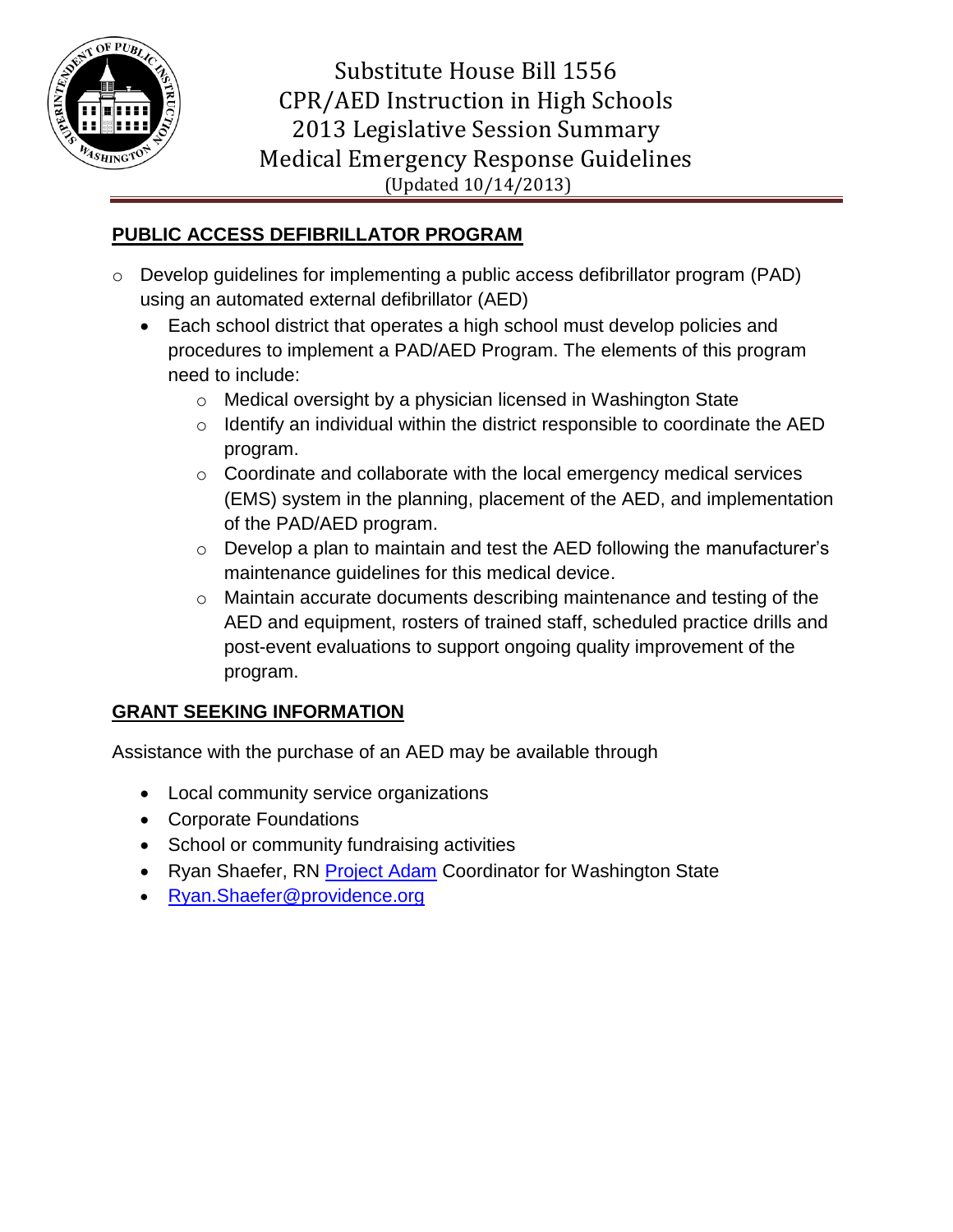

## **RELEVANT STATUTES**

[RCW 70.54.310](http://apps.leg.wa.gov/rcw/default.aspx?cite=70.54.310) Semiautomatic external defibrillator — Duty of acquirer — Immunity from civil liability.

(1) As used in this section, "defibrillator" means a semiautomatic external defibrillator as prescribed by a physician licensed under chapter 18.71 RCW or an osteopath licensed under chapter 18.57 RCW.

(2) A person or entity who acquires a defibrillator shall ensure that: (a) Expected defibrillator users receive reasonable instruction in defibrillator use and cardiopulmonary resuscitation by a course approved by the department of health;

(b) The defibrillator is maintained and tested by the acquirer according to the manufacturer's operational guidelines;

(c) Upon acquiring a defibrillator, medical direction is enlisted by the acquirer from a licensed physician in the use of the defibrillator and cardiopulmonary resuscitation;

(d) The person or entity who acquires a defibrillator shall notify the local emergency medical services organization about the existence and the location of the defibrillator; and

(e) The defibrillator user shall call 911 or its local equivalent as soon as possible after the emergency use of the defibrillator and shall assure that appropriate follow‐up data is made available as requested by emergency medical service or other health care providers.

(3) A person who uses a defibrillator at the scene of an emergency and all other persons and entities providing services under this section are immune from civil liability for any personal injury that results from any act or omission in the use of the defibrillator in an emergency setting.

(4) The immunity from civil liability does not apply if the acts or omissions amount to gross negligence or willful or wanton misconduct.

(5) The requirements of subsection (2) of this section shall not apply to any individual using a defibrillator in an emergency setting if that individual is acting as a good Samaritan under RCW 4.24.300.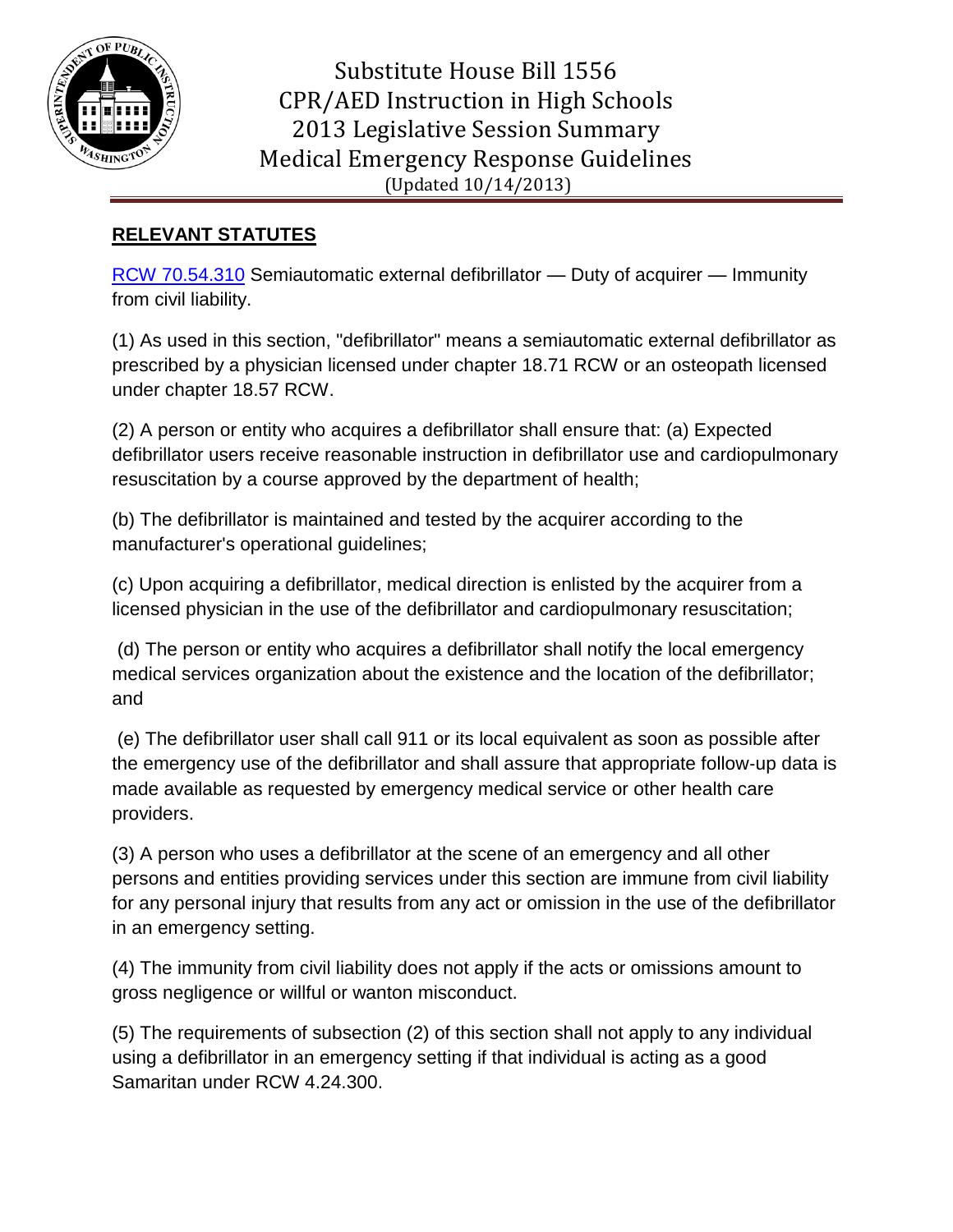

# [1998 c 150 § 1.]

[RCW 4.24.300](http://apps.leg.wa.gov/RCW/default.aspx?cite=4.24.300) Immunity from liability for certain types of medical care.

(1) Any person, including but not limited to a volunteer provider of emergency or medical services, who without compensation or the expectation of compensation renders emergency care at the scene of an emergency or who participates in transporting, not for compensation, there from an injured person or persons for emergency medical treatment shall not be liable for civil damages resulting from any act or omission in the rendering of such emergency care or in transporting such persons, other than acts or omissions constituting gross negligence or willful or wanton misconduct. Any person rendering emergency care during the course of regular employment and receiving compensation or expecting to receive compensation for rendering such care is excluded from the protection of this subsection.

(2) Any licensed health care provider regulated by a disciplining authority under RCW 18.130.040 in the state of Washington who, without compensation or the expectation of compensation, provides health care services at a community health care setting is not liable for civil damages resulting from any act or omission in the rendering of such care, other than acts or omissions constituting gross negligence or willful or wanton misconduct.

(3) For purposes of subsection (2) of this section, "community health care setting" means an entity that provides health care services and:

(a) Is a clinic operated by a public entity or private tax exempt corporation, except a clinic that is owned, operated, or controlled by a hospital licensed under chapter 70.41 RCW unless the hospital‐based clinic either:

(i) Maintains and holds itself out to the public as having established hours on a regular basis for providing free health care services to members of the public to the extent that care is provided without compensation or expectation of compensation during those established hours; or

(ii) Is participating, through a written agreement, in a community‐based program to provide access to health care services for uninsured persons, to the extent that: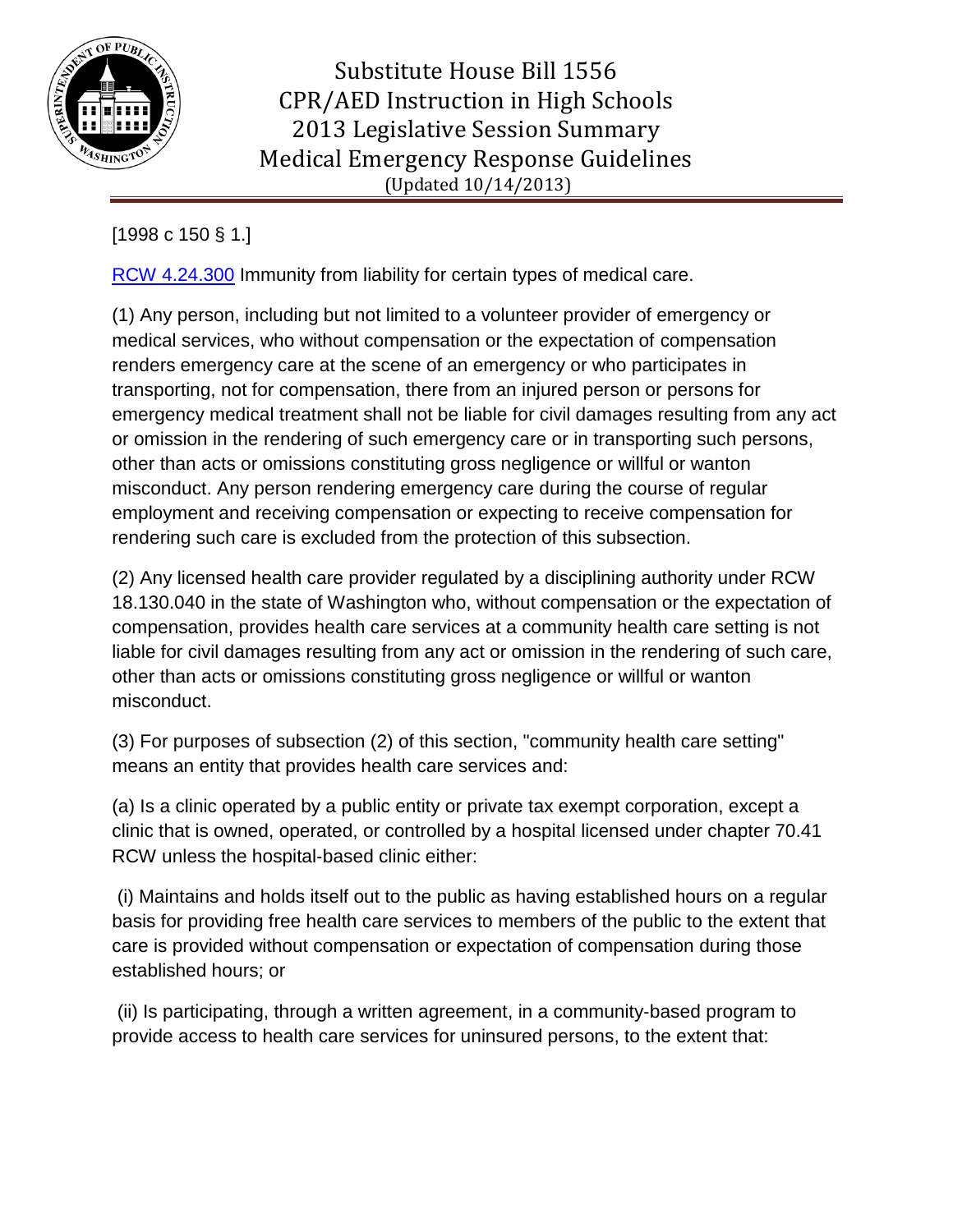

(A) Care is provided without compensation or expectation of compensation to individuals who have been referred for care through that community‐based program; and

(B) The health care provider's participation in the community‐based program is conditioned upon his or her agreement to provide health services without expectation of compensation;

(b) Is a for‐profit corporation that maintains and holds itself out to the public as having established hours on a regular basis for providing free health care services to members of the public to the extent that care is provided without compensation or expectation of compensation during those established hours; or

(c) Is a for‐profit corporation that is participating, through a written agreement, in a community‐based program to provide access to health care services for uninsured persons, to the extent that:

(i) Care is provided without compensation or expectation of compensation to individuals who have been referred for care through that community-based program; and

(ii) The health care provider's participation in the community‐based program is conditioned upon his or her agreement to provide health services without expectation of compensation.

[2004 c 87 § 1; 2003 c 256 § 1; 1985 c 443 § 19; 1975 c 58 § 1.]

NOTES:

Severability -- Effective date -- 1985 c 443: See notes following RCW 7.69.010.

Citizen's immunity if aiding police officer: RCW 9.01.055.

Infectious disease testing availability: RCW 70.05.180.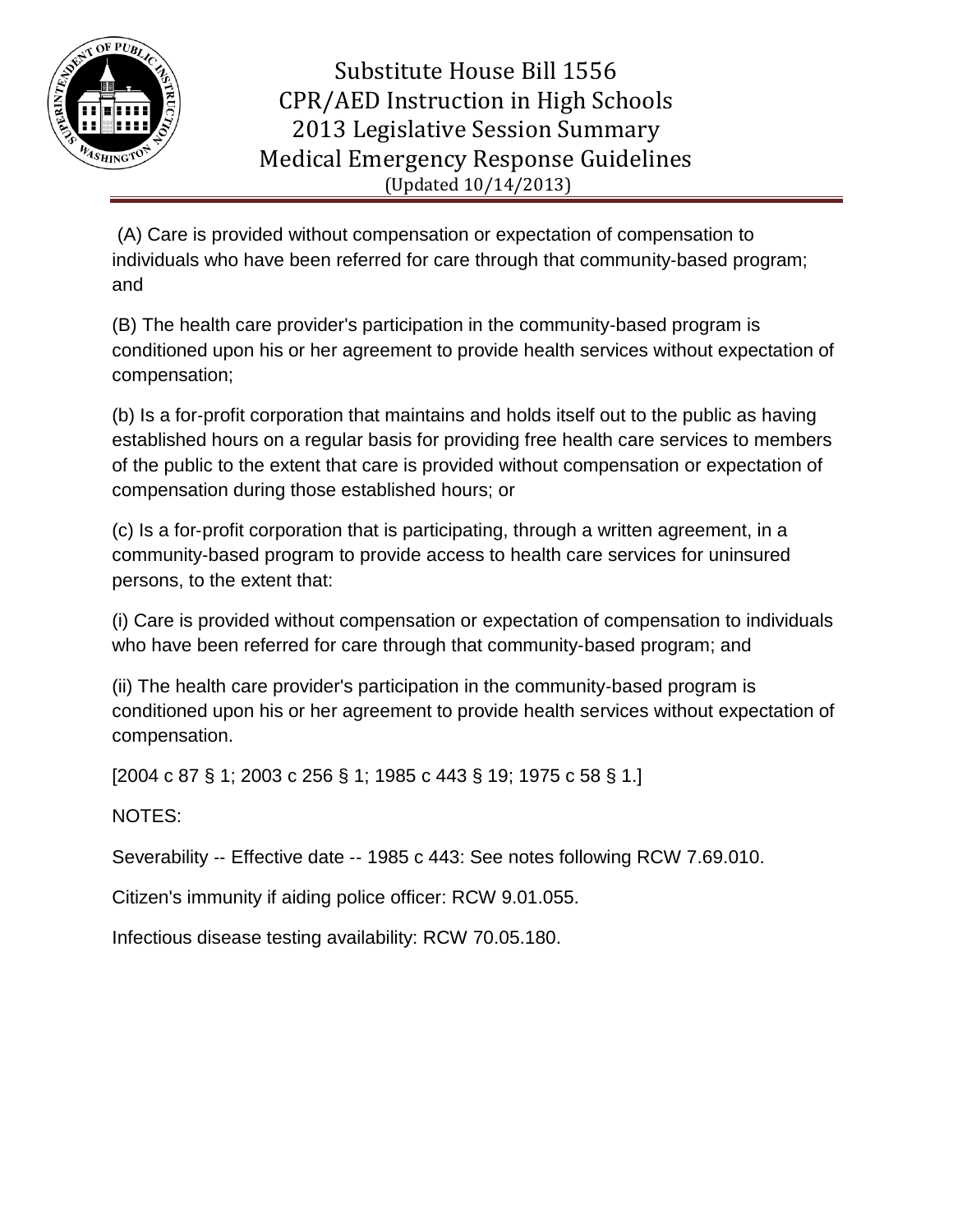

#### **RESOURCES and REFERENCES**

[American Heart Association,](http://www.heart.org/HEARTORG/) accessed on August 29, 2013. Lindsay Hovind Governments Relations Director [Lindsay.hovind@heart.org](mailto:Lindsay.hovind@heart.org)

[American Heart Association Implementing an AED Plan,](http://www.heart.org/idc/groups/heart-public/@wcm/@ecc/documents/downloadable/ucm_455415.pdf) accessed on September 6, 2013.

[American Red Cross,](http://www.redcross.org/) accessed on August 29, 2013.

Cave, D.M., Aufderheide, T.P., Beeson, J., Ellison, A., Gregory, A., Hazinski, M.F., Hiratzka, L.F, Lurie, K.G., Morrison, L.J., Mosesso, V.N., Nadkarni, V., Potts, J., Samson, R.A., Sayre, M.R, and Schexnayder, S.M. Importance and Implementation of Training in Cardiopulmonary Resuscitation and Automated External Defibrillation in Schools: A Science Advisory from the American Health Association. Circulation, 2011. <http://circ.ahajournals.org/content/123/6/691.full.pdf> , accessed on September 6, 2013.

Drezner, J.A., Rao, A.L, Heistand, J, Bloomingdale, M.K., and Harmon, K.G. Effectiveness of Emergency Response Planning for Sudden Cardiac Arrest in United States High Schools with Automated External Defibrillators. Circulation, 2009. <http://circ.ahajournals.org/cgi/content/full/CIRCULATIONAHA.109.855890/DC1> accessed on August 30, 2013.

Hazinski, M.F., Markenson, D., Neish, S, Gerardi, M., Hootman, J., Nichol, G., Taras., Hickey, R., O'Connor, R., Potts, J., van der Jagt, E., Berger, St., Schexnayder, S., Garson, A., Doherty, A., and Smith, S. Response to Cardiac Arrest and Selected Life-Threatening Medical Emergencies: The Medical Emergency Response Plan for Schools, A Statement for Healthcare Providers, Policymakers, School Administrators, and Community Leaders. Circulation, 2004.

<http://circ.ahajournals.org/content/109/2/278.full.pdf+html>, accessed on August 30, 2013.

Massachusetts Department of Elementary and Secondary Education Medical Emergency Response Plans for Schools: Frequently Asked Questions, Template, and a Model for the Plan

[http://www.doe.mass.edu/ssce/2012-0816MERP.pdf,](http://www.doe.mass.edu/ssce/2012-0816MERP.pdf) accessed September 10, 2013.

[Nick of Time Foundation](http://nickoftimefoundation.org/)

[Project Adam](https://www.chw.org/display/PPF/DocID/39728/router.asp)